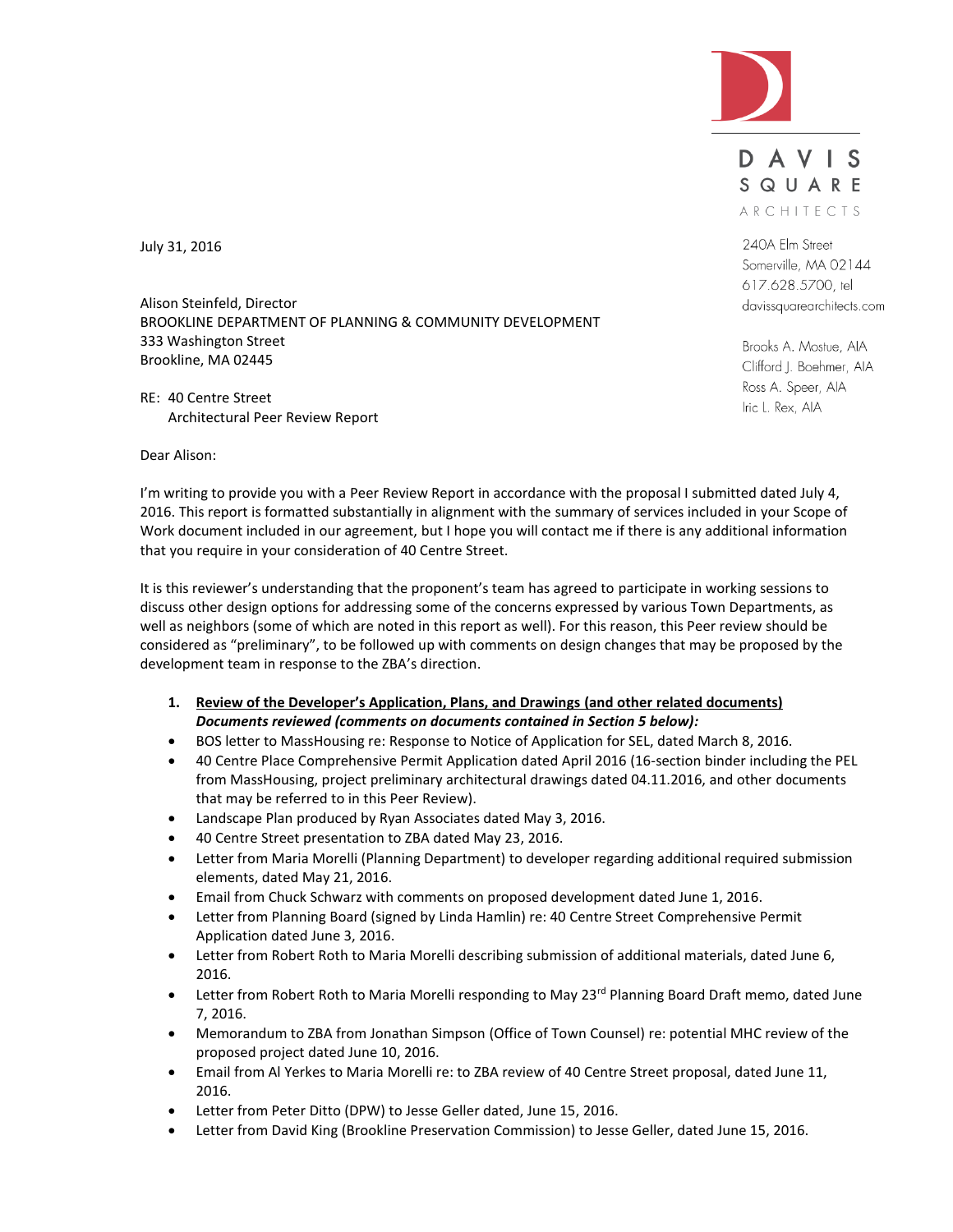- Letter from Derek Chiang to ZBA re: pedestrian safety, etc. dated June 17, 2016.
- Letter to Jesse Geller from Neighbors for Coolidge Corner re: MHC review, dated June 19, 2016.
- Letter to ZBA from 19 Winchester House Condominium Trust, not dated (drafted for presentation at June 20 ZBA meeting).
- Neighbors for Coolidge Corner Petition to ZBA dated June 20, 2016.
- Letter from Linda Hamlin, Planning Board, to Mark Zuroff, ZBA, dated May 19, 2016
- Letter to ZBA from Daniel Hill (Hill Law) dated June 20, 2016.
- Presentation of Planning Department to ZBA, dated June 20, 2016.
- "Neighborhood Concerns about 40 Centre Street Proposal" presentation to ZBA dated June 20, 2016.

## (REFERENCE MATERIALS)

- Coolidge Corner District Plan dated March 2007.
- Handbook: Approach to Chapter 40B Design Reviews, prepared by The Cecil Group, Inc. for DHCD, MassDevelopment, MassHousig, and MHP, January, 2011

## **2. Initial Meeting at the site with the Developer's Design team and Representative of the Town**

The development team conducted a site walkthrough on Wednesday morning, July 27, 2016, followed up with a brief meeting at 40 Centre Street, as well as a visit to a comparably sized new development designed by Cube 3 at 45 Marion Street. This building reportedly was the inspiration for the proposed structure at 40 Centre Street. Attending included Cliff Boehmer (Architectural Peer Reviewer), Alison Steinfeld (Brookline Department of Planning & Community Development), Maria Morelli (Brookline Department of Planning & Community Development), Bob Engler (consultant to the proponent), a representative of Cube 3 (architect for the proponent), Robert Roth (the proponent), and one other representative of the proponent (not all attendees were present at all locations visited).

Most of the visit consisted of walking the length of Centre Street (up to 112 Centre, and back towards the eastern end where 40 Centre is located) observing and commenting on existing context. The rear parking area of 40 was also observed, as well as the parking lot on the western side of 40 Centre that serves the high rise structure at 19 Winchester Street.

## **3. Conduct site visit and reconnaissance assessment of surrounding residential and nonresidential areas within one mile of the project site.**

The site is located within Coolidge Corner, a part of Brookline well served by a high density and variety of retail businesses, religious facilities, restaurants and entertainment, as well as excellent access to public transportation (the Green Line stop is approximately 1000 feet away, bus service on Harvard Street about 500 feet away).

Corey Hill, a primarily one and two-family residential neighborhood, is immediately to the west of the site. Dense, mixed scale residential areas on both sides of Harvard Street extend to the north for about 2/3 of a mile before hitting Commonwealth Avenue, and somewhat larger scale (but still mixed) residential development is to the south off of Harvard Street. Various landscaped streetscapes and public open spaces are included within walking distance that greatly enhance the pedestrian experience. Brookline High School is approximately a mile to the south.

While Centre Street does not appear to fall within any Brookline Historic Districts, there are a number of well kept, largely intact large wood-frame Victorian homes on Centre Street (7 on the north side, 3 on the south side). Most of the larger scale, newer buildings are located on the south side of the street (the same side as the proposed project at 40 Centre), most notably, proceeding westward, a 7-story structure, a 4-story, an 11 story, and a 12-story structure near the intersection with Fuller Street. The tallest buildings on Centre Street, both owned by Center Communities of Brookline, reportedly house something like 500 elderly people.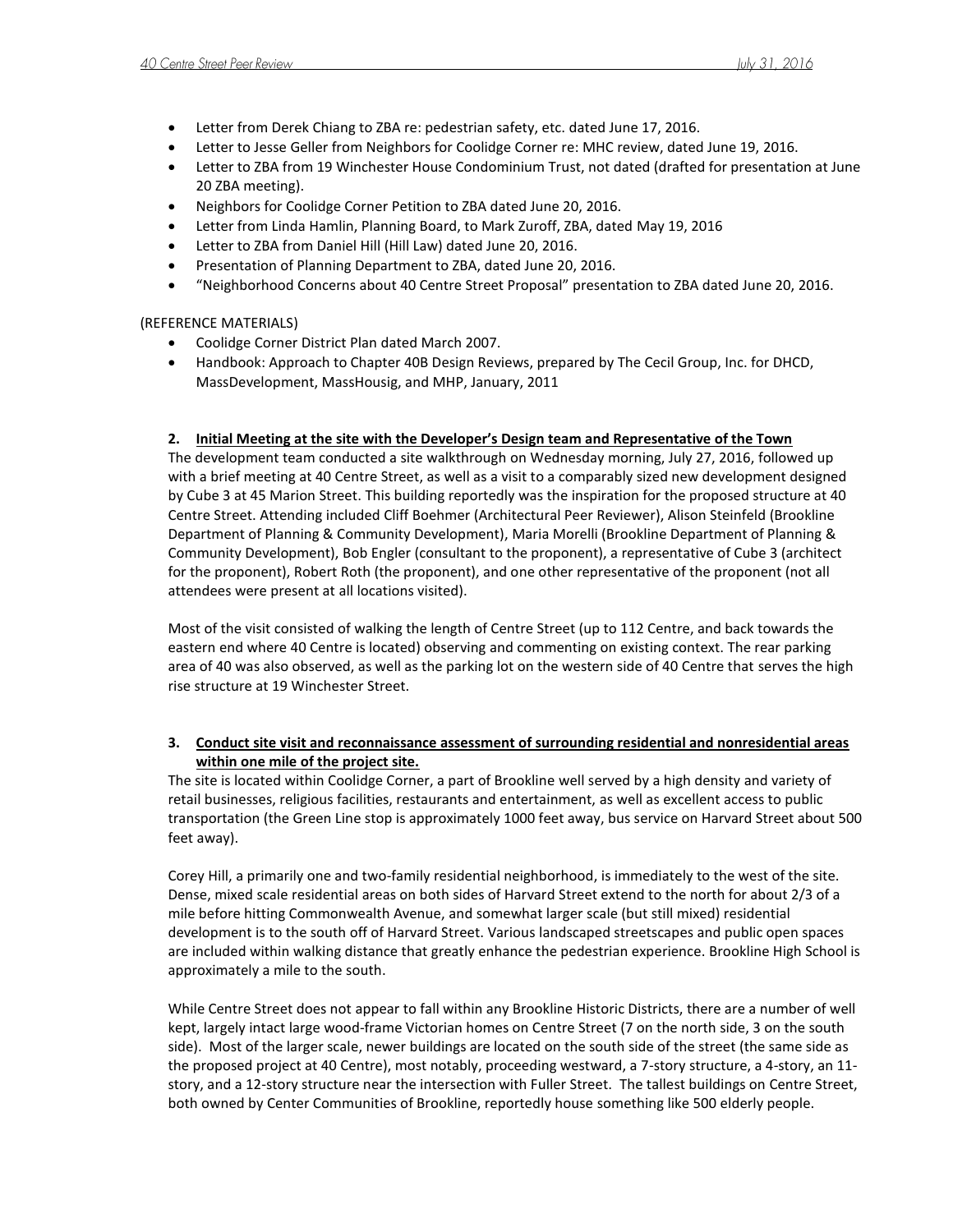#### **4. Consult with the Applicant's design team, as appropriate.**

As noted above, there was a brief meeting with the developer's team following the walkthrough on July 27. The first working session is scheduled for August 2. There have been no communications with the applicant or his design team since the walkthrough on the 27<sup>th</sup>.

- **5. Provide an oral presentation to the ZBA within approximately one month of the notice to proceed. Said presentation shall include comments and preliminary recommendations on the following:** (the comments in this report will be presented to a ZBA meeting on August 1, 2016)
- *a. Orientation of buildings in relation to each other, and to streets, parking areas, open space, and on-site amenities, and to solar access.*

The proposal is for a single, six-story structure, with a footprint that occupies 82% of the 10,889 SF lot. Proposed setbacks from lot lines are minimal, 2'-7" at the front, 4'-10" to 5'-4" at the sides, and 5"-2" at the rear. There is no useable open space in the current plan, and no significant opportunities for landscaping. There are no on-site amenities proposed, although the application materials do mention the possibility of a rooftop patio space available to the residents.

All parking is within the footprint of the building, and accessed from a twenty-foot-wide garage door that opens directly onto Centre Street. The residential entrance is to the west of the garage door, with the lobby area taking up the rest of the footprint on the street elevation.

There is some impact on 40 Centre to direct sunlight access from the taller condominium building on Winchester to the south. The long elevations of the proposed new building essentially face east and west, which means good solar access, perhaps excessive to the western afternoon light. The shadow studies included in the submitted materials appear to be properly conceived (although see note below regarding potential errors in proponent's analysis of existing building heights in the neighborhood). Significant shadow impact from the proposed building is predominantly on the streetscape in front of the building. For the residents at 19 Winchester, visual access to the open sky and views to downtown Boston are diminished by the presence of 40 Centre.

## *b. Function, use and adequacy of open space and landscaped areas.*

As noted above, there is very little opportunity for landscaping the site. A Landscaping Plan was submitted that indicates a row of Rhododendron plantings along the lot line to the east. A street tree is shown at the front of the building

## *c. Use and treatment of natural resources.*

N/A

## *d. Building design, massing and scale in relationship to the surrounding context and topography.*

The most notable aspect of the proposed building is the virtually flat, 6-story elevation that rises up less than three feet from the front lot line, and occupies 60 feet of the 72-foot frontage. While 40 Centre represents a continuation of the larger scale development on the south side of Centre Street, it is unique in its lack of front setback that allows a more human-scale connection with the streetscape. It has the feeling of an urban infill building, as opposed to an element in a more spacious, well-planted streetscape. As such, it is an anomaly that will prominently extend into the public's visual realm, clearly intruding when approaching from either direction. The proposed building, the front elevation in particular, has an office/commercial building look to it, which is foreign to Centre Street.

The street façade is subdivided across its width, which increases the verticality of the composition. In addition, horizontal subdivisions occur on most of the façade that tie together two floors at a time, suggestive of a non-residential program for the building. The remainder of the façade unites five stories of windows into a narrow vertical expression, extending a few feet out over the broad garage door. Because of the minimal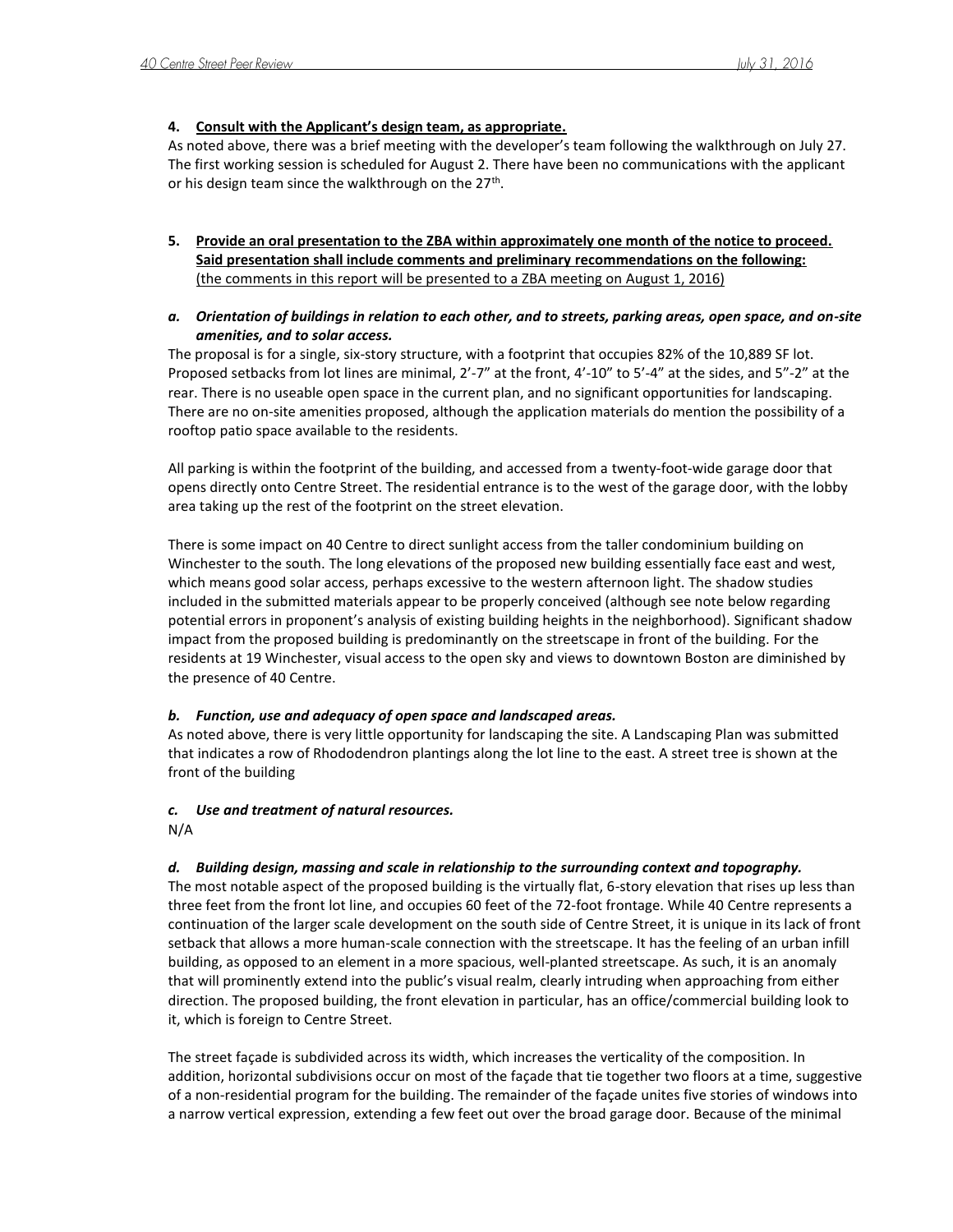overall setback, articulation of the entry beyond a small cantilevered canopy is not possible, leaving the garage door the most visually important entry statement.

Perhaps most importantly, while the other buildings along Centre Street vary in scale and typology, all of them make gestures towards shaping and engaging the public realm, some, of course, more successfully than others. As was reported by the developer of 40 Centre Street, the genesis for the building is a very similar structure recently completed by the same architect on Marion Street. In fact, the surrounding neighborhood context for that structure is quite different from Centre Street, and it is not surprising that a direct transfer of that building to a very different type of site will have difficulties "fitting in."

Many reviewers have expressed concern with the demolition of the existing historic structure at 40 Centre Street. Its small scale, generous landscaped front yard, along with a well-expressed entry, enhance the pedestrian environment. While adaptive re-use may not be realistic for the structure, consideration should be given to incorporation of some of the façade elements into the new structure.

## *e. Side and rear elevations visible from the public street, public areas and from the vantage point of nearby residential neighborhoods.*

At ground level, the side elevations for most of the length of the building are occupied for parking. Large areas of the envelope at that level are reserved for providing ventilation for the parking area. Both east and west elevations feature balconies that extend into the setback space. The west elevation faces the parking lot for 19 Winchester, and is clad in vertically oriented panels, with a pattern established by color variations from panel to panel. This is the more visible side elevation, given the presence of the open, grade level parking lot. The east elevation is more subdued, with the multi-hued panels extending a little more than ¼ of the way down the elevation to the south. This elevation is partially obscured by the neighboring structure. Window patterns are essentially the same on both side elevations. The multi-colored aspect, combined with balconies, some simply cantilevered, and some semi-recessed, along with the clear delineation of each floor, makes the side elevations more visually successful (and residential-looking) that the main street elevation.

The rear elevation that faces the tall condominium structure (and its swimming pool) on Winchester Street has windows that are associated with 5 units. It is broken into two equal, vertically oriented pieces. The multi-color cementitious panels wrap half way around, the proposed material for the other half is lapped cementitious clapboards. The rear stairwell is located in the southeast corner, with single windows at landing levels that look back to Winchester.

## *f. Pedestrian and vehicular circulation*

Several reviewers of this project have commented on the issues of pedestrian circulation in front of the building, largely citing poor visibility as cars are exiting the garage. This is of particular concern given the large number of elderly residents in the neighborhood. This reviewer concurs that this is a significant problem that can only be addressed by increasing the front setback. There has also been concern expressed about the relationship of the driveway to the entry point of the parking lot across the street. An additional concern, in addition to cars safely entering and exiting, is that pedestrian movement may be impeded by large scale trash collection required for a 45-unit building.

#### *g. Integration of buildings and site, including but not limited to preservation of existing tree cover*

As discussed above, the model for this structure was proposed for a different site. It has not been adapted to the different limitations and opportunities that exist on Centre Street. There is no area available in the current site plan for the provision of tree cover (that would be very useful on the long, west-facing elevation to help deal with excessive solar gain).

#### *h. Exterior materials*

Façade material include multi-colored fiber cement panels, metal infill panels, with a brick façade indicated on the street elevation, wrapping around the western end for approximately 17 feet. Balconies are proposed to be metal, with mesh railing systems. Fiber cement lap siding is indicated on half of the south elevation, and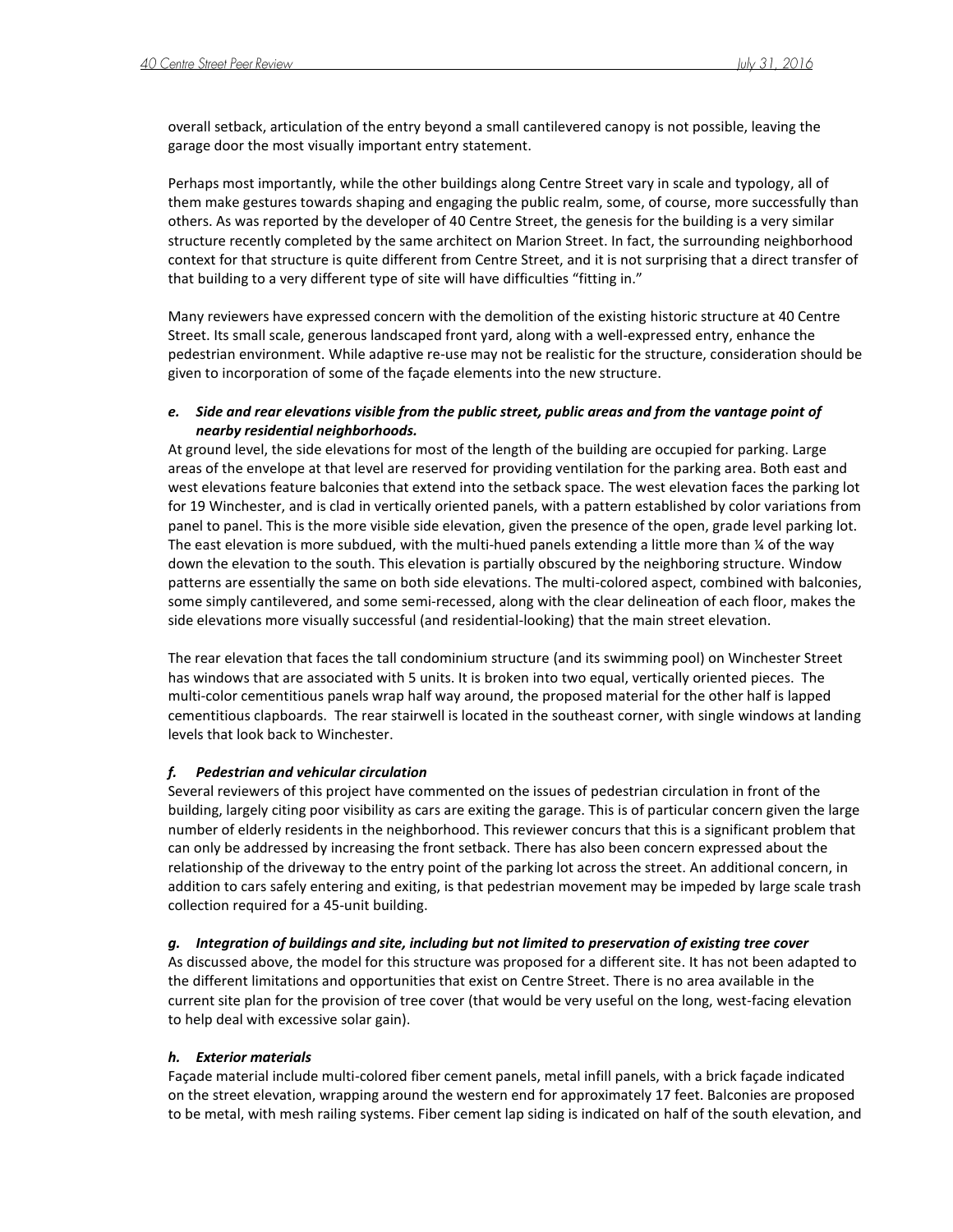2/3 of the east elevation. An area of brick masonry is shown as the base on the east elevation. In general, the building has more of a commercial look than residential, with a wider variety of materials proposed than what is typical for the street.

## *i. Energy efficiency*

Not really possible to tell in any level of detail from submitted materials. Brookline has adopted the Stretch Code, which will ensure a relatively high level of sustainability, at least from an operating perspective.

# *j. Exterior lighting*

Not possible to tell from submitted materials. As there is very little site to light, it is likely that site lighting will be limited to illumination of the walkways on the south, east, and entry elevations. This should be confirmed by the proponent.

## *k. Proposed landscape elements, planting materials, and planting design*

As noted above, a Landscaping Plan was submitted. Very little available space for plantings.

*l. Feasibility of incorporating environmental and energy performance standards in the design, construction and operation of the buildings, such as standards required for LEED certification*

No detail included in the application materials.

## *m. Any other design-related considerations identified by the consultant in the course of its review*

- Floor plans that are submitted include some enlarged typical unit floor plans in addition to "fit plans", that box out the gross square footage of the units within the proposed overall footprint of the building. It is not really possible to review conformance with some code requirements (for example, accessibility) in any level of detail. Fit plans do not indicate locations/types of proposed Group 2 accessible units. Note that all units in elevator-fed buildings must be at a minimum, Group 1 units.
- Parking plan indicates one accessible space. The MAAB will require two fully accessible, Group 2 units, with an additional requirement to provide accessible parking "…in sufficient numbers to meet the needs of the dwelling unit occupants." This language suggests that two accessible spaces must be included in the plan. At least one of the spaces must be van accessible.
- The construction type is reportedly a Type I podium first floor, with five floors of Type III above. Setbacks are minimal on all sides. Can the proponent provide a preliminary building code analysis verifying that the building as proposed is allowable, including material selections and percentage of openings?
- Is the proposed construction type the only type that should be considered, given that it can limit building form because of height restrictions?
- Neighborhood Building Height analysis as presented in proponent's May 23 presentation does not appear to be entirely accurate (for example, 112 Centre Street is listed at 150 feet, when its height according to construction documents is 103 feet, 120 feet to the top of the elevator penthouse). Other building heights indicated for smaller structures also appear questionable. If the inconsistencies are significant, the 3-D model and shadow studies may be misleading.
- It is possible that the Fire Department will have concerns about not having access to all elevations (there did not appear to be commentary from the building department or fire department in the materials posted for 40 Centre)?
- Is there a detailed narrative describing how trash will be handled on the site?
- There have been concerns expressed about potential structural impact of the project on the neighboring buildings to the south and east. Has this been studied by the developer?
- Given the intensive use of the site, what is the plan for stormwater management (given that Brookline reportedly does not allow infiltration structures within the building footprint)? This reviewer concurs that a civil engineer peer reviewer should be retained (as well as structural).
- Numerous reviewers have expressed concern about the very low parking ratio. Has the proponent developed any plan for mitigating this issue (diminished unit count, subsidized T-passes, shared car parking, off-site leasing of spaces with subsidized membership, targeted tenant marketing, etc.)?